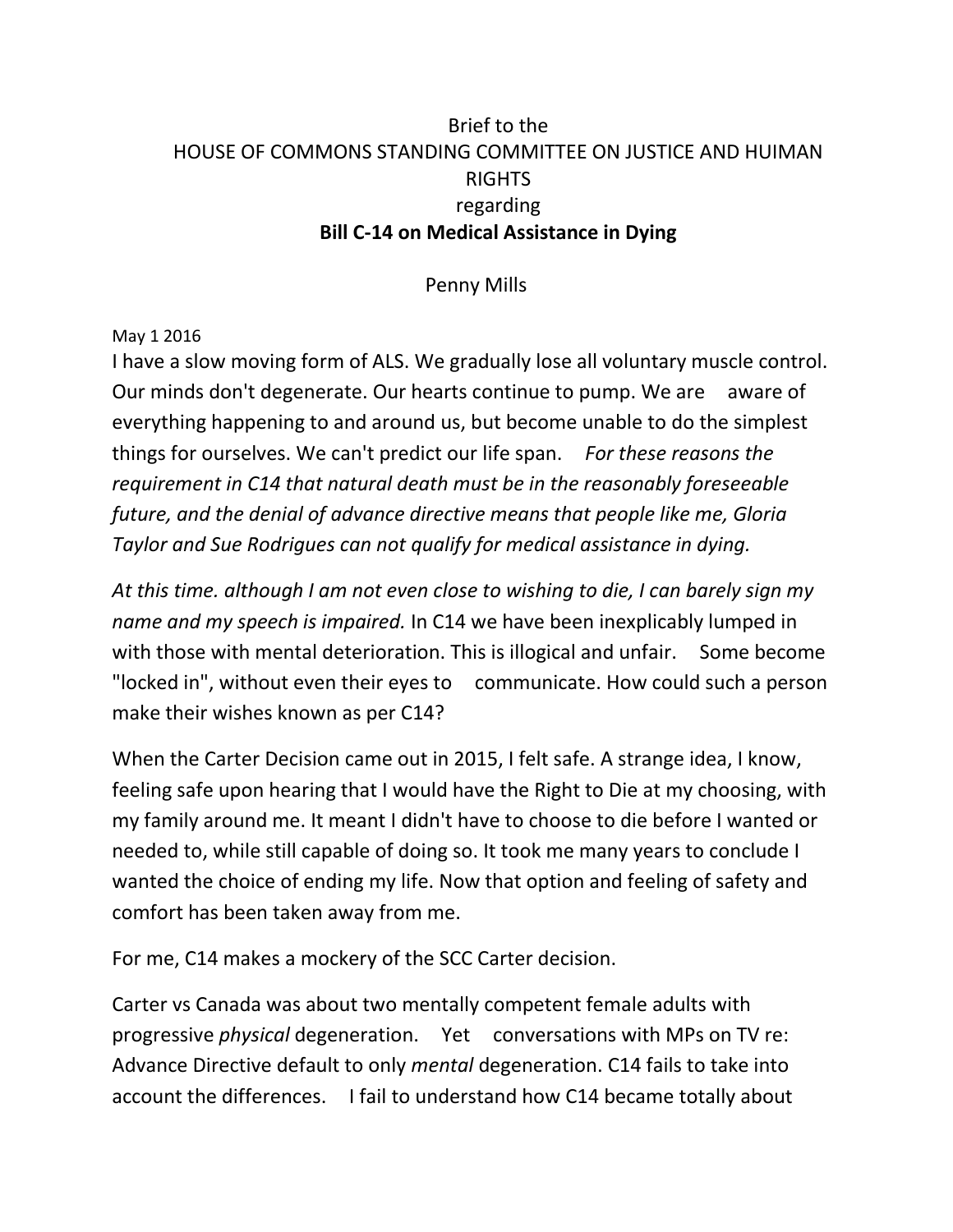mental degeneration and discriminatory against people like those women who went to Court for relief from unbearable life.

After hearing my Town Hall presentation, delivered by a friend because of my impaired speech, MP Rob Oliphant put my name forward to the Standing Committee on Justice and Human Rights to be a witness, but I was not selected. Unless the Committee has invited someone else to speak re: physical degeneration, we'll continue to be ignored and invisible at the Committee's hearings.

I hope this brief will make us visible and ensure full consideration of the following changes:

 Amendments to C14 to allow people with ALS and other purely physical degeneration access to medical assistance in dying.

 Remove the requirement for natural death time to be foreseeable and allow advance directive.

Alternatively, C14 should be referred to the Supreme Court for an Opinion.

Sadly, MPs will all see ALS play out its cruel relentless, incremental degeneration in MP Maurile Belanger. I pray his MP friends will stay in touch with him if he isn't able to continue in the House. ALS can be lonely. He is fortunate in that he will be more able than many to financially access the technology available.

ALS is the most expensive condition to have. Even with subsidies, the patient cost is enormous for all the necessary equipment. Example: power wheelchairs for us cost approximately \$25,000. Even with Ontario paying 75%, 25% must be born by the patient and family. Not easy if you can't work, are retired or on Disability benefits. Without a wheelchair modified van, one becomes housebound.

The inexorable end, assuming natural death doesn't intervene, will be the same for all of us with ALS. At worst we end up totally paralyzed, without speech, needing others to in effect, be our bodies 24 hours a day. Without 24/7 homecare, which most cannot afford, our families bear the brunt of this burden for months or years. This skewing of family dynamics can cause dysfunction in